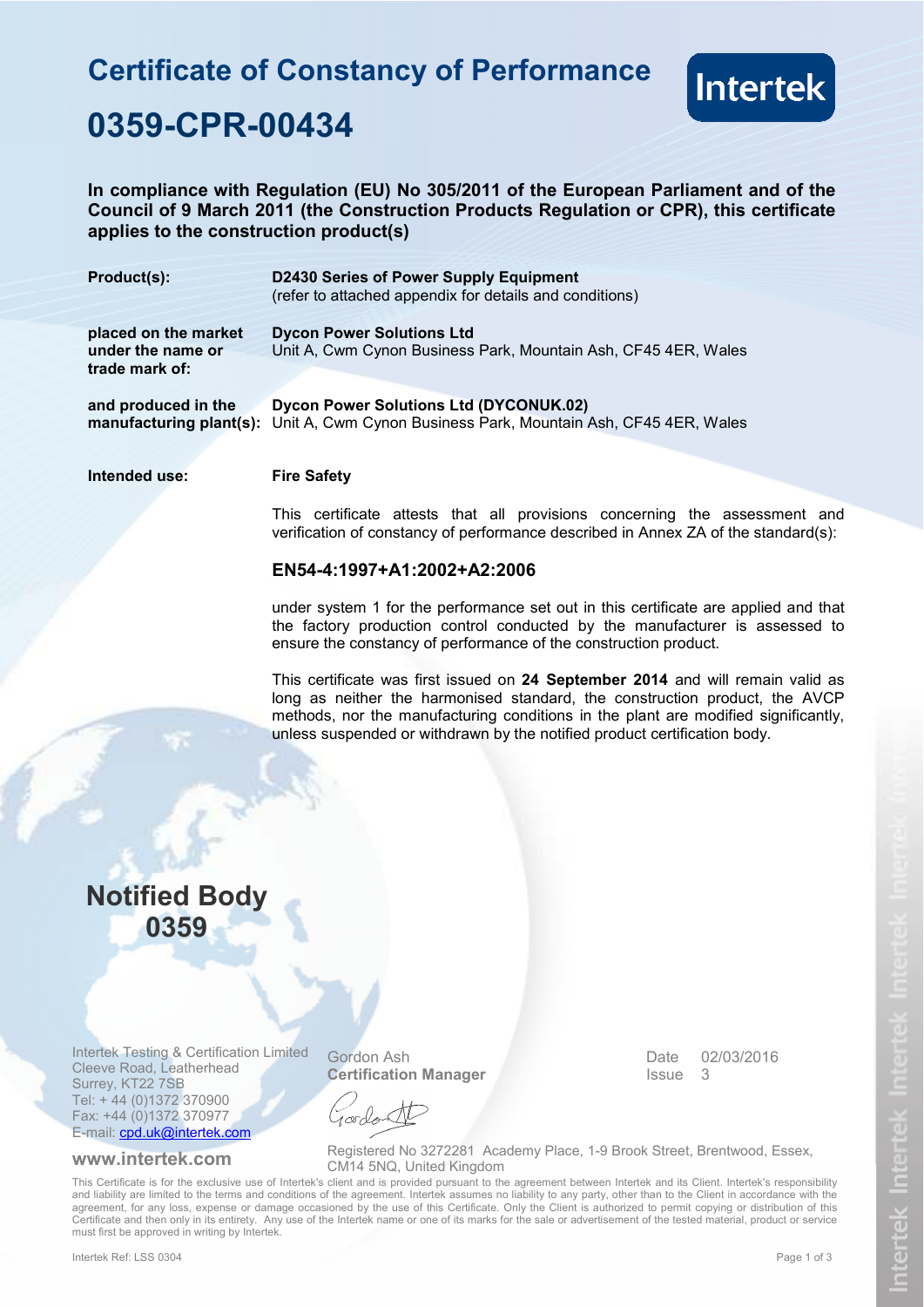# **Certificate of Constancy of Performance 0359-CPR-00434**



### **Appendix to Certificate of Constancy of Performance 0359-CPR-00434**

The details and conditions of use for the D2430 Series of Power Supply Equipment, placed on the market under the name or trade mark of:

#### **Dycon Power Solutions Ltd**

Unit A, Cwm Cynon Business Park, Mountain Ash, CF45 4ER, Wales

To be used in accordance with the supplier's installation instructions and in conjunction with the following bases, ancillaries, sounder tones and sensitivity settings *(where applicable)*:

#### **Products compliant with EN54-4:1997+A1:2002+A2:2006:**

| <b>Model</b> | Manufacturing<br>Location | <b>Description</b>                                                                 |
|--------------|---------------------------|------------------------------------------------------------------------------------|
| D2431-7      | DYCONUK.02                | 1.5 A Power Supply Equipment with 7 Ah Batteries in Medium Standalone<br>Enclosure |
| D2433-7      | DYCONUK.02                | 3 A Power Supply Equipment with 7 Ah Batteries in Medium Standalone<br>Enclosure   |
| D2433-17     | DYCONUK.02                | 3 A Power Supply Equipment with 17 Ah Batteries in Large Standalone<br>Enclosure   |
| D2435-17     | DYCONUK.02                | 5 A Power Supply Equipment with 17 Ah Batteries in Large Standalone<br>Enclosure   |

### **Conditions of use:**

Suitable for indoor applications only

#### **General Notes:**

- 1. Evaluated under Intertek project number 101464530 and 102351153.
- 2. No CE or other type approval is made or inferred outside of the attestation of conformity and the product performance as stipulated on this certificate.

Intertek Testing & Certification Limited, Cleeve Road, Leatherhead, Surrey, KT22 7SB Tel: +44 (0)1372 370900, Fax: +44 (0)1372 370977, E-mail: cpd.uk@intertek.com

0359-CPR-00434 Issue 3

**www.intertek.com** Registered No 3272281 Academy Place, 1-9 Brook Street, Brentwood, Essex, CM14 5NQ, United Kingdom

This Certificate is for the exclusive use of Intertek's client and is provided pursuant to the agreement between Intertek and its Client. Intertek's responsibility and liability are limited to the terms and conditions of the agreement. Intertek assumes no liability to any party, other than to the Client in accordance with the agreement, for any loss, expense or damage occasioned by the use of this Certificate. Only the Client is authorized to permit copying or distribution of this Certificate and then only in its entirety. Any use of the Intertek name or one of its marks for the sale or advertisement of the tested material, product or service must first be approved in writing by Intertek.